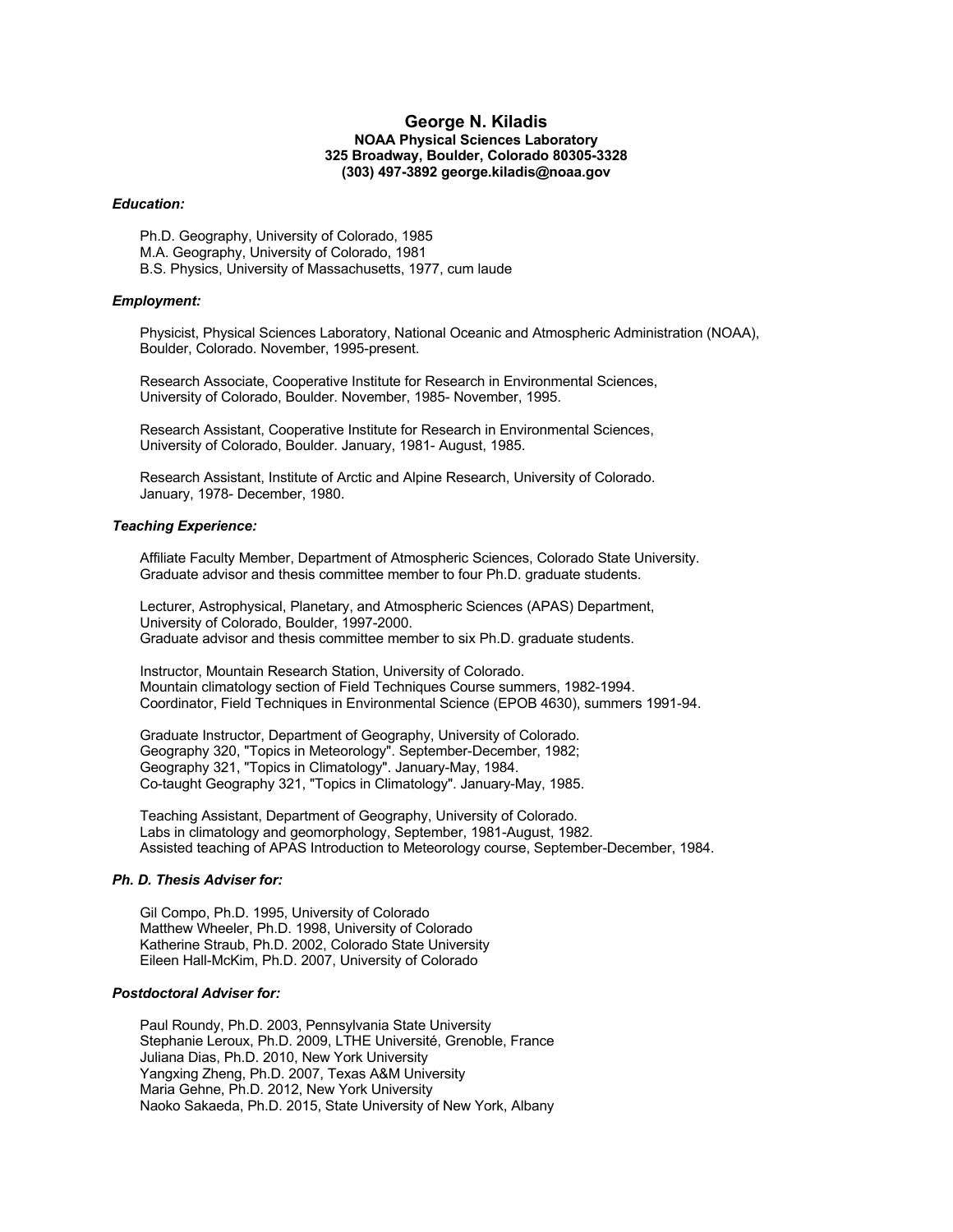Brandon Wolding, Ph.D. 2016, Colorado State University Yuan-Ming Cheng, Ph.D. 2019, State University of New York, Albany Pragallva Barpanda, Ph.D. 2020, University of Chicago

## *Ph. D. Committee Member for:*

John Fasullo, Ph.D. 1997, University of Colorado David Lawrence, Ph.D. 1999, University of Colorado Flore Mounier, Ph.D. 2005, École Polytechnique, Paris. Ademe Mekonnen, Ph.D. 2007, State University of New York, Albany Maryam Namazi, Ph.D. 2011, University of Victoria, Victoria, British Columbia Maria Gehne, Ph.D. 2012, Courant Institute of Mathematical Sciences, New York University Michael Ventrice, Ph.D. 2012, State University of New York, Albany Kyle MacRitchie, Ph.D. 2014, State University of New York, Albany Naoko Sakaeda, Ph.D. 2015, State University of New York, Albany Brandon Wolding, Ph.D. 2016, Colorado State University, Fort Collins Forest Cannon, Ph.D. 2016, University of California, Santa Barbara Chengji Liu, Ph.D. 2017, Colorado State University, Fort Collins Yuan-Ming Cheng, Ph.D. 2019, State University of New York, Albany Emily Bercos-Hickey, Ph.D. 2019, University of California, Davis Jason West, Ph.D. 2019, University of Colorado Ahmed Shaaban, Ph.D. 2021, State University of New York, Albany Danni Du, University of Colorado Roseanna McKay, Monash University

## *Awards and Distinctions:*

Jule G. Charney Medal, 2022, American Meteorological Society, "*For original, insightful contributions in understanding the codependency of tropical dynamics and convection*"

Bernhard Haurwitz Memorial Lecturer, 2018, American Meteorological Society, "*For influential observational studies of tropical-extratropical wave dynamics and leadership in the field of large-scale tropical meteorology*"

Fellow, American Meteorological Society, 2016.

Distinguished Chair, Pacific Institute of Mathematics (PIMS), lecturing at the University of Victoria for three weeks, July, 2010.

Outstanding Scientific Paper Award from NOAA, 2000, for the paper: Kiladis, G. N., 1998: Observations of Rossby waves linked to convection over the eastern tropical Pacific. *J. Atmos. Sci.*, **55**, 321-339.

Recipient of the University of Colorado graduate student award for teaching excellence, May, 1984.

## *Professional Activities:*

Affiliate Faculty Member, Department of Atmospheric Science, Colorado State University.

Member, American Meteorological Society History Committee, January 2017-January 2020.

Editor, Journal of the Atmospheric Sciences, January 2000-June 2003.

Editorial Board, Mathematics of Climate and Weather Forecasting, 2014-2020.

Editorial Board, Dynamics of Atmospheres and Oceans, 2003-present.

Member, Program committee, 33rd Conference on Hurricanes and Tropical Meteorology, sponsored by the American Meteorological Society, held in Ponte Vedra, Florida, April, 2018.

Member, Program Committee, 32nd Conference on Hurricanes and Tropical Meteorology, sponsored by the American Meteorological Society, held in San Juan, Puerto Rico, April 2016.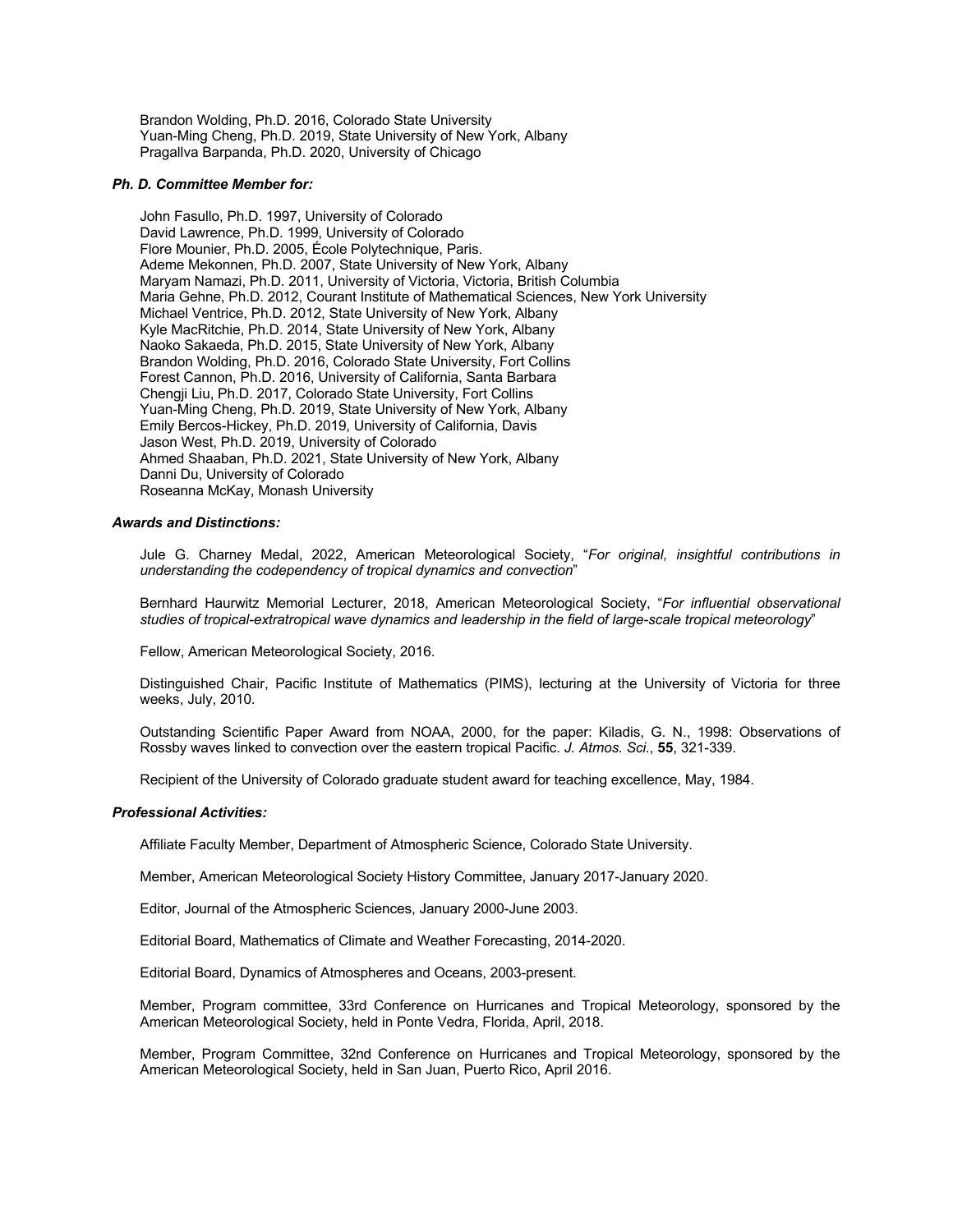## *Professional Activities (continued):*

Member, Program Committee, 11th International Conference on Southern Hemisphere Meteorology and Oceanography, sponsored by the American Meteorological Society, held in Santiago, Chile, October 2015.

Member, American Meteorological Society Committee on Atmospheric and Oceanic Fluid Dynamics, February 2007-January 2013.

Member, Program Committee, 19<sup>th</sup> Conference on Atmospheric and Oceanic Fluid Dynamics, sponsored by the American Meteorological Society, held June 2013, Newport, Rhode Island.

Co-Convener, Special Sessions on "Equatorial Dynamics", held at the AGU Fall Meeting, December 2012-2016.

Co-organizer, with Mitch Moncrieff and Lance Bosart, of the NCAR Advanced Study Program Colloquium "The Weather-Climate Intersection: Advances and Challenges", held June 4-22, 2012, Boulder, Colorado

Chair, External Advisory Panel for the Center for Multi-Scale Modeling of Atmospheric Processes, a National Science Foundation Science and Technology Center at Colorado State University, August 2009-August 2011.

Expert Reviewer, IPCC Working Group 1 5th Assessment Report.

Contributing Author, Chapter 3, IPCC Working Group 1 4th Assessment Report.

Co-organizer, with Joseph Biello and Boualem Khouider, of the workshop "Waves and Multiscale Processes in the Tropics", held December 6-10, 2010 at the American Institute of Mathematics, Palo Alto, California.

Chair, Program Committee, 17<sup>th</sup> Conference on Atmospheric and Oceanic Fluid Dynamics, sponsored by the American Meteorological Society, held June 2009, Stowe, Vermont.

Member, Program Committee, 9<sup>th</sup> International Conference on Meteorology and Oceanography of the Southern Hemisphere, sponsored by the American Meteorological Society, held February 2009, Melbourne, Australia.

Convener, Special Session on "Dynamics of Convectively-Coupled Equatorial Waves and the Madden-Julian Oscillation", 24<sup>th</sup> IUGG Conference, held in Perugia, Italy, July 2007.

Co-Convener, Special Session on "Dynamics of the Southwest Pacific Ocean and the South Pacific Convergence Zone (SPCZ)", held at the AGU Fall Meeting, December 2007.

Member, Program Committee, 8th International Conference on Southern Hemisphere Meteorology and Oceanography, sponsored by the American Meteorological Society, held in Iguasu Falls, Brazil, 2006.

Co-author of the THORPEX/WWRP document "Toward a Seamless Process for the Prediction of Weather and Climate: The advancement of sub-seasonal to seasonal prediction", January 2006.

Editor, with Brian Mapes, of "Convective Life Cycles and Scale Interactions in Tropical Waves", special issue of Dynamics of Atmospheres and Oceans, December 2006.

Member, NCAR Mesoscale and Microscale Meteorology Advisory Committee, 2005.

Chair, American Meteorological Society Committee on Meteorology and Oceanography of the Southern Hemisphere, January 2001-January 2004 (member January 1998-January 2004).

Member, CLIVAR U.S. Pacific Implementation Panel, May 2000-December, 2003.

Member, Organizing committee, International CLIVAR Pacific Implementation Workshop, held in Honolulu, February, 2001.

Co-author, Working Group Report on Broadscale Atmospheric Sampling for Pacific CLIVAR, February, 2001.

Member, NOAA THORPEX Science Steering Committee, October 2002-September, 2004.

Review Panel, NOAA Pan American Climate Studies, May-August, 2003.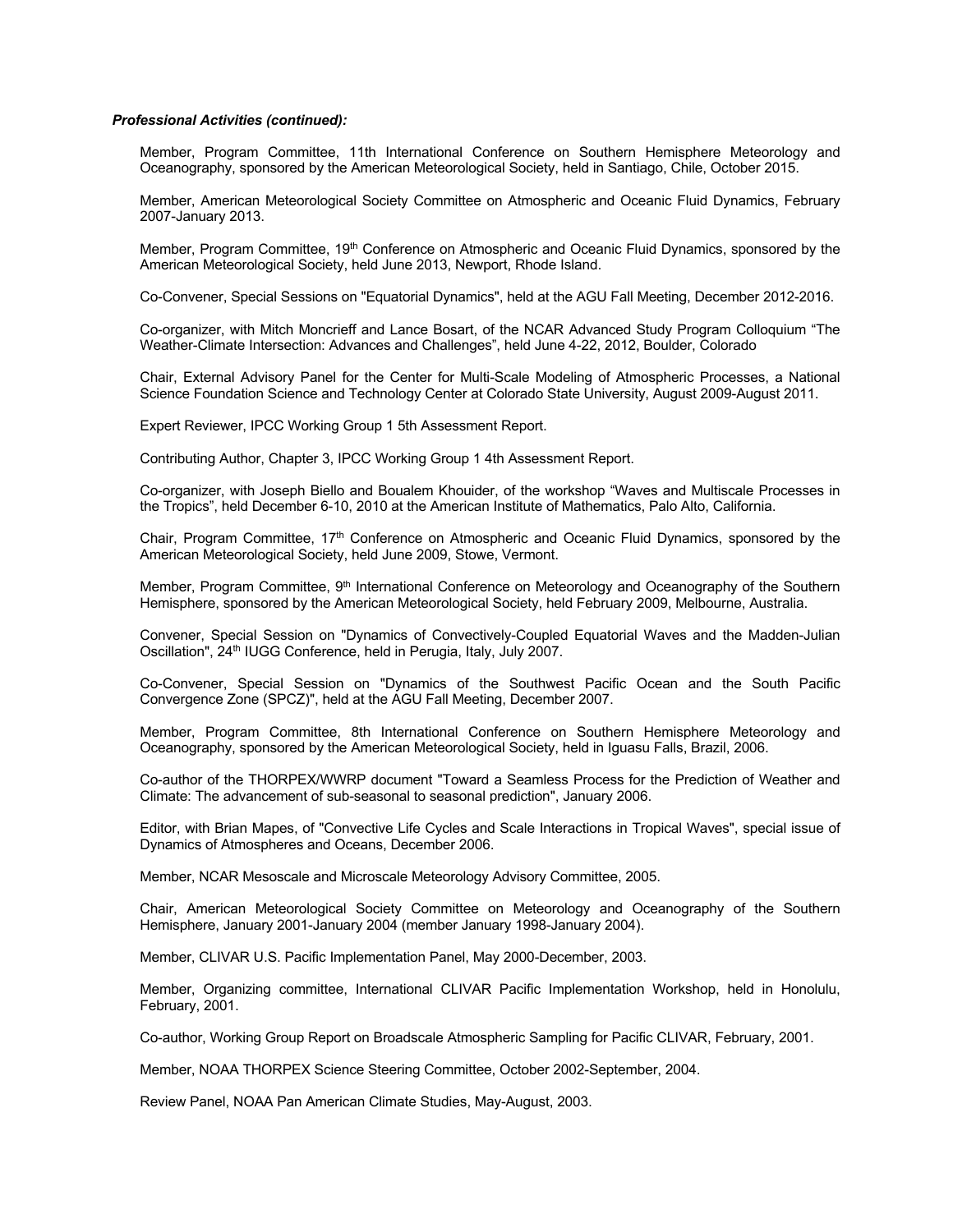## *Professional Activities (continued):*

Contributor, U.S. THORPEX Proposal to the WWRP/WGNE, September, 2001.

Member, Organizing committee, CLIVAR Pacific Implementation Workshop, January 2001.

Lecturer, NCAR ASP summer colloquium on the Tropical Atmosphere and Ocean, July 9-20, 2001

Member, Program Committee for the 6th International Conference on Southern Hemisphere Meteorology and Oceanography, sponsored by the American Meteorological Society, held in Santiago, Chile, 2000.

Member, Program committee, 6th Conference on Climate Variations, sponsored by the American Meteorological Society, Nashville Tennessee, January, 1994.

Member, Organizing committee, 18th Annual Climate Diagnostics Workshop, Boulder, November, 1993.

#### *Publications:*

.

- Cheng, Y.-M, S. Tulich, G. N. Kiladis, and J. Dias, 2022: Two extratropical pathways to forcing tropical convective disturbances. *J. Climate***,** (submitted).
- Wallace, J. M., and G. N. Kiladis, 2022: Chapter 19: Higher frequency tropical weather systems, and Chapter 20: Warm core tropical vortices. In: *The Atmospheric General Circulation*, by J. M. Wallace, D. S. Battisti, D. W. J. Thompson, and D. L. Hartmann, Cambridge University Press, (in review).
- Gehne, M., B. Wolding, J. Dias, and G. N. Kiladis, 2022: Diagnostics of tropical variability for numerical weather forecasts. *Wea. Forecasting,* (accepted with revisions).
- Berrington, A. H., N. Sakaeda, J. Dias, and G. N. Kiladis, 2022: Relationships between the eastward propagation of the Madden-Julian Oscillation and its circulation structure. *J. Geophys. Res.*, (accepted with revisions).
- Knippertz, P., M. Gehne, G. N. Kiladis, K. Kikuchi, A. R. Satheesh, P. E. Roundy, G. -Y. Yang, N. Zagar, J. Dias, A. H. Fink, J. Methven, A. Schlueter, F. Sielmann, M. C. Wheeler, 2022: The intricacies of identifying equatorial waves. *Quart. J. Roy. Met. Soc.,* (in press).
- Wolding, B., S. W. Powell, F. Ahmed, J. Dias, M. Gehne, G. N. Kiladis, and D. Neelin, 2022: Tropical thermodynamicconvection coupling in observations and reanalyses. *J. Atmos. Sci.,* **79**, doi.org/10.1175/JAS-D-21-0256.1.
- Hsiao, W.-T, E. A. Barnes, E. D. Maloney, S. N. Tulich, J. Dias, and G N. Kiladis 2022: Role of the Tropics and its Extratropical Teleconnections in State-Dependent Improvements of U.S. West Coast UFS Precipitation Forecasts. *Geophys. Res. Lett.*, **49**, doi.org/10.1029/2021GL096447.
- Wang, S., Z. K. Martin, A. H. Sobel, M. K. Tippett, J. Dias, G. N. Kiladis, H. -L Ren, and J. Wu, 2022: A multivariate index for tropical intraseasonal oscillations based on the seasonally-varying modal structures. *J. Geophys. Res.,* **127**, doi.org/10.1029/e2021JD035961.
- Tulich, S. N., and G. N. Kiladis, 2021: On the regionality of moist Kelvin waves and the MJO: The role of the background zonal flow. *J. Adv. Model. Earth Syst.* doi: 10.1029/2021MS002528.
- Huaman, L., E. D. Maloney, C. Schumacher, and G. N. Kiladis, 2021: Easterly waves in the east Pacific during the OTREC 2019 field campaign. *J. Atmos. Sci.,* **78**, 4071-4088.
- Dias, J., S. N. Tulich, M. Gehne, and G. N. Kiladis, 2021: Tropical origins of weeks 2-4 forecast errors during Northern Hemisphere cool season. *Mon. Wea. Rev.*, **149**, 2975-2991.
- Mayta, V. C., G. N. Kiladis, J. Dias, P. L. Silva Dias, and M. Gehne, 2021: Convectively coupled Kelvin waves over South America. *J. Climate***, 34**, 6531-6547.
- Hoffmann, C. G., G. N. Kiladis, M. Gehne, and C. von Savigny, 2021: mjoindices: A Python package for the calculation of the OLR-based index of the Madden-Julian-Oscillation (OMI) for use in atmospheric and climate science and in weather forecasting. *J. Open Res. Software,* **9**, doi:10.5334/jors.331.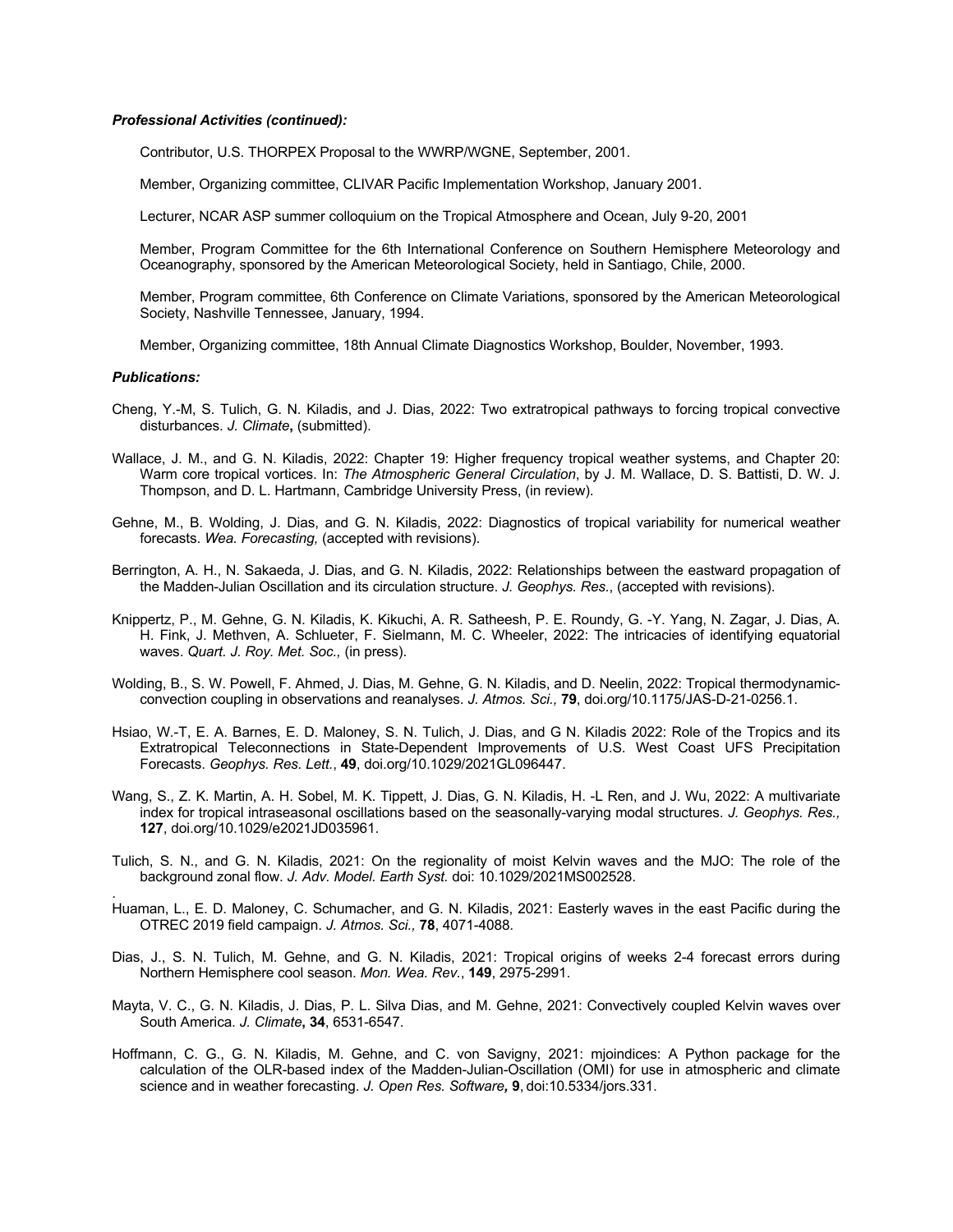- Anstey, J. A., L. J. Gray, M. Fujiwara, I. Ivanciu, Y. Kawatani, G. Kiladis, Y. -H. Kim, P. Martineau, V. Schenzinger, S. Tegtmeier, and C. Wright, 2021: Chapter 9: Quasi-Biennial Oscillation. In: SPARC Reanalysis Intercomparison Project Report, M. Fujiwara, L. J. Gray and G. Manney, editors. doi:10.17874/800dee57d13, 389-488.
- Albers, J. R., A. H. Butler, M. L. Breeden, A. O. Langford, and G. N. Kiladis, 2021: Subseasonal prediction of springtime Pacific-North American transport using upper-level wind forecasts. *Weather Clim. Dynam.* **2**, 433-452.
- Anselmo, E. M., L. A. Machado, C. Schumacher, and G. N. Kiladis, 2021: Amazonian mesoscale convective systems: Life cycle and propagation characteristics. *Int. J. Climatol.,* **41**, 3968-3981.
- Haynes, P., P. Hitchcock, M. Hitchman, S. Yoden, H. H. Hendon, G. N. Kiladis, K. Kodera, and I. Simpson, 2021: The influence of the stratosphere on the tropical troposphere. *J. Meteor. Soc. Japan,* **99**, 803-845.
- Pahlavan, H. A., Q. Fu, J. M. Wallace, and G. N. Kiladis, 2021: Revisiting the Quasi-Biennial Oscillation as seen in ERA5. Part I: Description and momentum budget. *J. Atmos. Sci.,* **78**, 673-691.
- Pahlavan, H. A., Q. Fu, J. M. Wallace, and G. N. Kiladis, 2021: Revisiting the Quasi-Biennial Oscillation as seen in ERA5. Part II: Evaluation of waves and wave forcing. *J. Atmos. Sci.,* **78**, 693-707.
- Serra, Y. L., A. Rowe, D. K. Adams, and G. N. Kiladis, 2020: Kelvin waves during GOAmazon and their relationship to deep convection. *J. Atmos. Sci.,* **77**, 3533-3550.
- Sakaeda, N., J. Dias, and G. N. Kiladis, 2020: The unique characteristics and potential mechanisms of the MJO-QBO relationship. *J. Geophys. Res.*, doi:10.1029/2020JD033196.
- Huaman, L., C. Schumacher, and G. N. Kiladis, 2020: Eastward propagating disturbances in the tropical Pacific. *Mon. Wea. Rev.,* **148**, 3713-3728.
- Holt, L., F. Lott, R. R. Garcia, G. N. Kiladis et al., 2020: An evaluation of tropical waves and wave forcing of the QBO in the QBOi models. *Quart. J. Roy. Met. Soc.,* doi:10.1002/qj.3827.
- Wolding, B., J. Dias, G. N. Kiladis, F. Ahmed, E. Maloney and M. Branson, 2020: Interactions between moisture and tropical convection. Part I: Convective lifecycle and spatiotemporal dependence. *J. Atmos. Sci.,* **77**, 1783-1799.
- Wolding, B., J. Dias, G. N. Kiladis, E. Maloney and M. Branson, 2020: Interactions between moisture and tropical convection. Part II: The convective coupling of equatorial waves. *J. Atmos. Sci.,* **77**, 1801-1819.
- Sakaeda, N., G. N. Kiladis, and, J. Dias, and, 2020: The diurnal cycle of rainfall and the convectively-coupled equatorial waves over the Maritime Continent. *J. Climate*, **33**, 3307-3331.
- Shi, X, G. N. Kiladis, and M. Wen, 2020: Diagnostics of westward propagating East Asian monsoon low-pressure systems that reach the Indian monsoon region. *Climate Dyn*., **54**, 987-1005.
- Camberlin, P., W. Gitau, G. N. Kiladis, E. Bosire, and B. Pohl, 2019: Intraseasonal to interannual modulation of diurnal precipitation distribution over Eastern Africa. *J. Geophys. Res.*, **124**, 11,863-11,886.
- Bengtsson, L., et al., 2019: Convectively coupled equatorial wave simulations using the ECMWF IFS and the NOAA GFS cumulus convection schemes in the NOAA GFS model. *Mon. Wea. Rev.,* **147**, 4005-4025.
- Kim, Y. -H., G. N. Kiladis, J. R. Albers, J. Dias, M. Fujiwara, J. W. Anstey, I. -S. Song, C. J. Wright, Y. Kawatani, F. Lott, and C. Yoo, 2019: Comparison of equatorial wave activity in the tropical tropopause layer and stratosphere represented in reanalysis. *Atm. Chem. Phys.*, **19**, 10,027-10,050.
- Dias, J., and G. N. Kiladis, 2019: The influence of tropical forecast errors on higher latitude predictions. *Geophys. Res. Lett.,* **46**, 4450-4459.
- Cheng, Y.-M., C. D. Thorncroft, and G. N. Kiladis, 2019: Two contrasting African easterly wave behaviors. *J. Atmos. Sci*., **76**, 1753-1768.
- Dias, J., M. Gehne, G. N. Kiladis, N. Sakaeda, P. Bechtold, and T. Haiden, 2018: Equatorial waves and the skill of NCEP and ECMWF numerical weather prediction systems. *Mon. Wea. Rev.,* **146**, 1763-1784.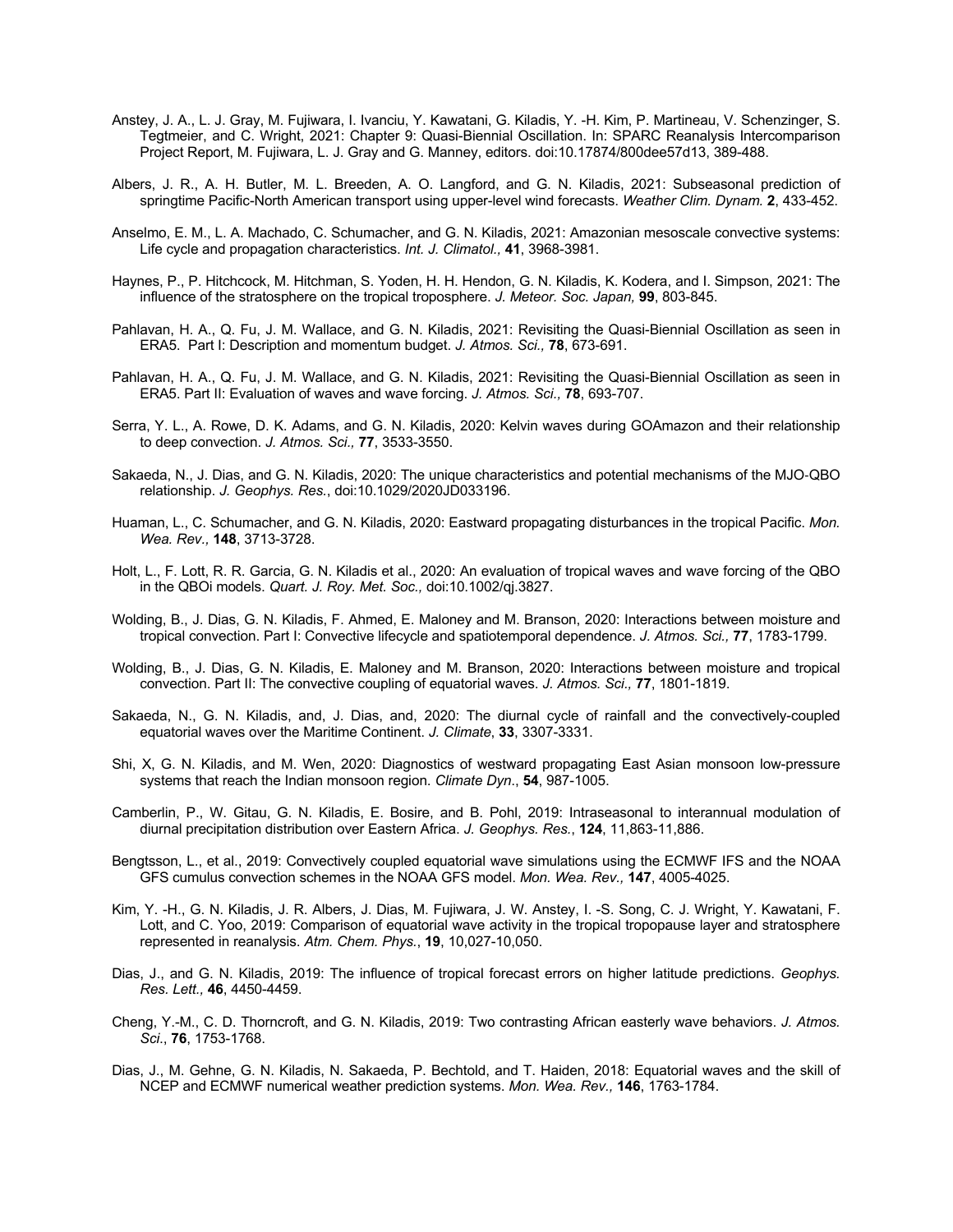- Kim. J.-E., C. Zhang, G. N. Kiladis, and P. Bechtold, 2018: Heating and moistening of the MJO during DYNAMO in ECMWF forecasts. *J. Atmos. Sci.,* **75**, 1429-1452.
- Sakaeda, N., S. W. Powell, J. Dias, and G. N. Kiladis, 2018: The diurnal variability of precipitating cloud populations during DYNAMO. *J. Atmos. Sci,* doi:10.1175/JAS-D-17-0312.1. *J. Atmos. Sci.,* **75**, 1307-1326.
- Dole, R., et al., 2018: Advancing science and services during the 2015-16 El Niño: The NOAA El Niño Rapid Response Field Campaign. *Bull. Amer. Meteor. Soc.*, **99**, 975-1001.
- Kikuchi, K., G. N. Kiladis, J. Dias, and T. Nasuno, 2018: Convectively coupled equatorial waves during CINDY/DYNAMO: Slow Kelvin waves as building blocks. *Clim. Dyn.,* **146**, 4211-4230.
- Albers, J. R., J. Perlwitz, G. N. Kiladis, Z. Lawrence, A. H. Butler, T. Birner, G. L. Manney, A. O. Langford, and J. Dias, 2018: Mechanisms governing interannual stratosphere to troposphere ozone transport. *J. Geophys. Res.*, **123**, 234-260.
- Alvarez, M. S., Vera, C. S., and G. N. Kiladis, 2017: MJO modulating the activity of the leading mode of intraseasonal variability in South America. *Atmosphere*, **8**, 232; doi: 10.3390/atmos8120232.
- Vera, C. S., M. S. Alvarez, P. L. M. Gonzalez, B. Liebmann and G. N. Kiladis, 2017: Seasonal cycle of precipitation variability in South America on intraseasonal time scales. *Clim. Dyn.*, doi: 10.1007\_s00382-017-3994-1.
- Dias, J., N. Sakaeda, G. N. Kiladis, and K. Kikuchi, 2017: Influences of the MJO on space-time tropical convection organization. *J. Geophys. Res.,* **122**, 8012-8032.
- Sakaeda, N., G. N. Kiladis, and J. Dias, 2017: The diurnal cycle of tropical cloudiness and rainfall associated with the Madden-Julian Oscillation. *J. Climate,* **30**, 3999-4020.
- Cannon, F., L. M. Carvalho, C. Jones, A., J. Norris, B. Bookhagen, and G. N. Kiladis, 2017: Effects of topographic smoothing on the simulation of winter precipitation in high mountain Asia. *J. Geophys. Res.*, **122**, 1456-1474.
- Gehne, M., T. M. Hamill, G. N. Kiladis, and K. Trenberth, 2016: Comparison of global precipitation estimates across a range of temporal and spatial scales. *J. Climate,* **29**, 7773-7795.
- Albers, J. R., G. N. Kiladis, J. Dias, and T. Birner, 2016: Tropical upper tropospheric potential vorticity intrusions during sudden stratospheric warmings. *J. Atmos. Sci.,* **73**, 2361-2384.
- Takayabu, Y. N., G. N. Kiladis, and V. Magaña, 2016: Michio Yanai and tropical waves. Multiscale convectioncoupled systems in the tropics. Chapter 3, Yanai Memorial Volume. *Meteor. Monographs*, American Meteorological Society, Boston. doi: 10.1175/AMSMONOGRAPHS-D-15-0019.1.
- Cannon, F., L. M. Carvalho, C. Jones, A. Hoell, J. Norris, G. N. Kiladis, and A. A. Tahir, 2016: The influence of tropical forcing on extreme winter precipitation in the western Himalaya. *Clim. Dyn.,* **48**, 1213-1232.
- van der Linden, R., A. H. Fink, J. G. Pinto, T. Phan-Van, and G. N. Kiladis, 2016: Modulation of daily rainfall in southern Vietnam by the Madden-Julian Oscillation and convectively coupled equatorial waves. *J. Climate,* **29**, 5801-5820.
- Kiladis, G. N., J. Dias, and M. Gehne, 2016: The relationship between equatorial mixed Rossby-gravity and eastward inertio-gravity waves: Part I. *J. Atmos. Sci.,* **73**, 2123-2145.
- Dias, J., and G. N. Kiladis, 2016: The relationship between equatorial mixed Rossby-gravity and eastward inertiogravity waves: Part II. *J. Atmos. Sci.,* **73**, 2147-2163.
- Alvarez, M. S., C. S. Vera, G. N. Kiladis and B. Liebmann, 2015: Influence of the Madden Julian Oscillation on precipitation and surface air temperature in South America. *Clim. Dyn.*, **42**, 3253-3269.
- Dias, J., and G. N. Kiladis, 2014: Influence of the basic state zonal flow on convectively coupled equatorial waves. *Geophys. Res. Lett.,* **41**, doi: 10.1002/2014GL061476.
- Serra, Y. L., X. Jiang, B. Tian, J. A. Amador, E. D. Maloney, and G. N. Kiladis, 2014: Tropical intraseasonal modes of the atmosphere. *Ann. Rev. Environ. Resources*, **39**, 189-215.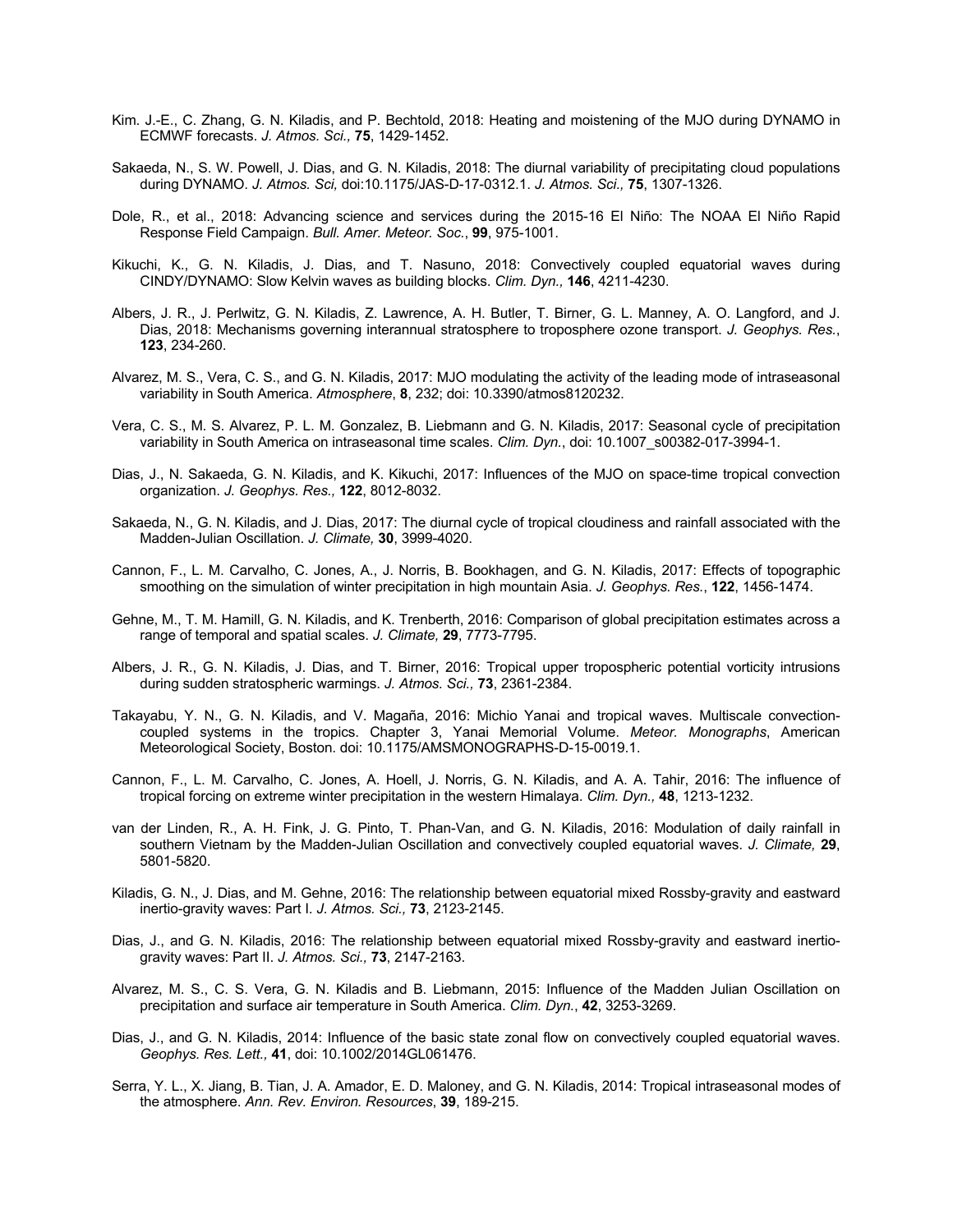- Kiladis, G. N., J. Dias, K. H. Straub, M. C. Wheeler, S. N. Tulich, K. Kikuchi, K. M. Weickmann, and M. J. Ventrice, 2014: A comparison of OLR and circulation-based indices for tracking the MJO. *Mon. Wea. Rev.,* **142**, 1697- 1715.
- Dole, R., M. Hoerling, A. Kumar, J. Eischeid, J. Perlwitz, X.-W. Quan, G. Kiladis, R. Webb, D. Murray, M. Chen, K. Wolter, and T. Zhang, 2014: The making of an extreme event: Putting the pieces together. *Bull. Amer. Meteor. Soc.*, **95**, 427-440.
- Hamill, T. M. and G. N. Kiladis, 2014: Skill of the MJO and Northern Hemisphere blocking in GEFS medium-range reforecasts. *Mon. Wea. Rev.,***142**, 868-885.
- Ventrice, M. J., M. C. Wheeler, H. H. Hendon, C. J. Schreck, C. D. Thorncroft, and G. N. Kiladis, 2013: A modified multivariate Madden Julian Oscillation index using velocity potential. *Mon. Wea. Rev.,* **141**, 4197-4210.
- Dias, J., P. L. Silva Dias, G. N. Kiladis, and M. Gehne, 2013: Modulation of shallow water equatorial waves due to a varying equivalent height background. *J. Atmos. Sci.,* **70**, 2726-2750.
- Ryoo, J. –M., Y. Kaspi, D. W. Waugh, G. N. Kiladis, D. E. Waliser, E. J. Fetzer, and J. Kim, 2013: Impact of Rossby wave breaking on U.S. west coast winter precipitation during ENSO events. *J. Climate*, **26**, 6360-6382.
- Alvarez, M. S., C. S. Vera, G. N. Kiladis and B. Liebmann, 2013: Intraseasonal variability in South America during the cold season. *Clim. Dyn.*, doi:10.1007/s00382-013-1872-z.
- Dias, J., S. Leroux, S. N. Tulich, and G. N. Kiladis, 2013: How systematic is organized tropical convection within the MJO? *Geophys. Res. Lett.* **40**, 1420-1425. doi:10.1002/grl.50308.
- Newman, M., G. N. Kiladis, K. M. Weickmann, F. M. Ralph, and P. D. Sardeshmukh, 2012: Relative contributions of synoptic and low-frequency eddies to time-mean atmospheric moisture transport, including the role of atmospheric rivers. *J. Climate,* **25**, 7341-7361.
- Tulich, S. N., and G. N. Kiladis, 2012: Squall lines and convectively coupled gravity waves in the tropics: Why do most cloud systems propagate westward? *J. Atmos. Sci.,* **69**, 2995-3012.
- Dias, J., S. N. Tulich, and G. N. Kiladis, 2012: An object-based approach to assessing the organization of tropical convection. *J. Atmos. Sci.,* **69**, 2488-2504.
- Liebmann, B., I. Bladé, G. N. Kiladis, L. M. V. Carvalho, G. Senay, D. Allured, and S. Leroux, 2012: Seasonality of African precipitation from 1996-2009. *J. Climate,* **25**, 4302-4322.
- Leroux, S., N. M. J. Hall, and G. N. Kiladis, 2011: Intermittent African easterly wave activity in a dry atmospheric model: Influence of the extratropics. *J. Climate,* **24**, 5378-5396.
- Zheng, Y., T. Shinoda, J. –L. Lin, and G. N. Kiladis, 2011: Sea surface temperature biases under the stratus cloud deck in the southeast Pacific Ocean in 19 IPCC AR4 coupled general circulation models. *J. Climate*, **24**, 4139- 4164.
- Ralph, F. M., P. J. Neiman, G. N. Kiladis, K. M. Weickmann and D. W. Reynolds, 2011: A multi-scale observational case study of a Pacific atmospheric river exhibiting tropical-extratropical connections and a mesoscale frontal wave. *Mon. Wea. Rev.,* **129**, 1169-1189.
- Liebmann, B., G. N. Kiladis, D. Allured, C. S. Vera, C. Jones, L. M. V. Carvalho, I. Bladé, and P. L. M. González 2011: Mechanisms associated with large daily precipitation events in Northeast Brazil. *J. Climate,* **24**, 376-396.
- Tulich, S. N., G. N. Kiladis, and A. -S. Parker, 2011: Convectively coupled Kelvin and easterly waves in a regional climate simulation of the tropics. *Climate Dyn.*, **36**, 185-203.
- Brunet, G., M. Shapiro, B. Hoskins, M. Moncrieff, R. Dole, G. N. Kiladis, B. Kirtman, A. Lorenc, B. Mills, R. Morss, S. Polavarapu, D. Rogers, J. Schaake, and J. Shukla, 2010: Collaboration of the weather and climate communities to advance sub-seasonal to seasonal prediction. *Bull. Amer. Meteor. Soc.*, **91**, 1397-1406.
- Serra, Y. L., G. N. Kiladis, and K. I. Hodges, 2010: Tracking and mean structure of easterly waves over the Intra-Americas Sea. *J. Climate*, **23**, 4823-4840.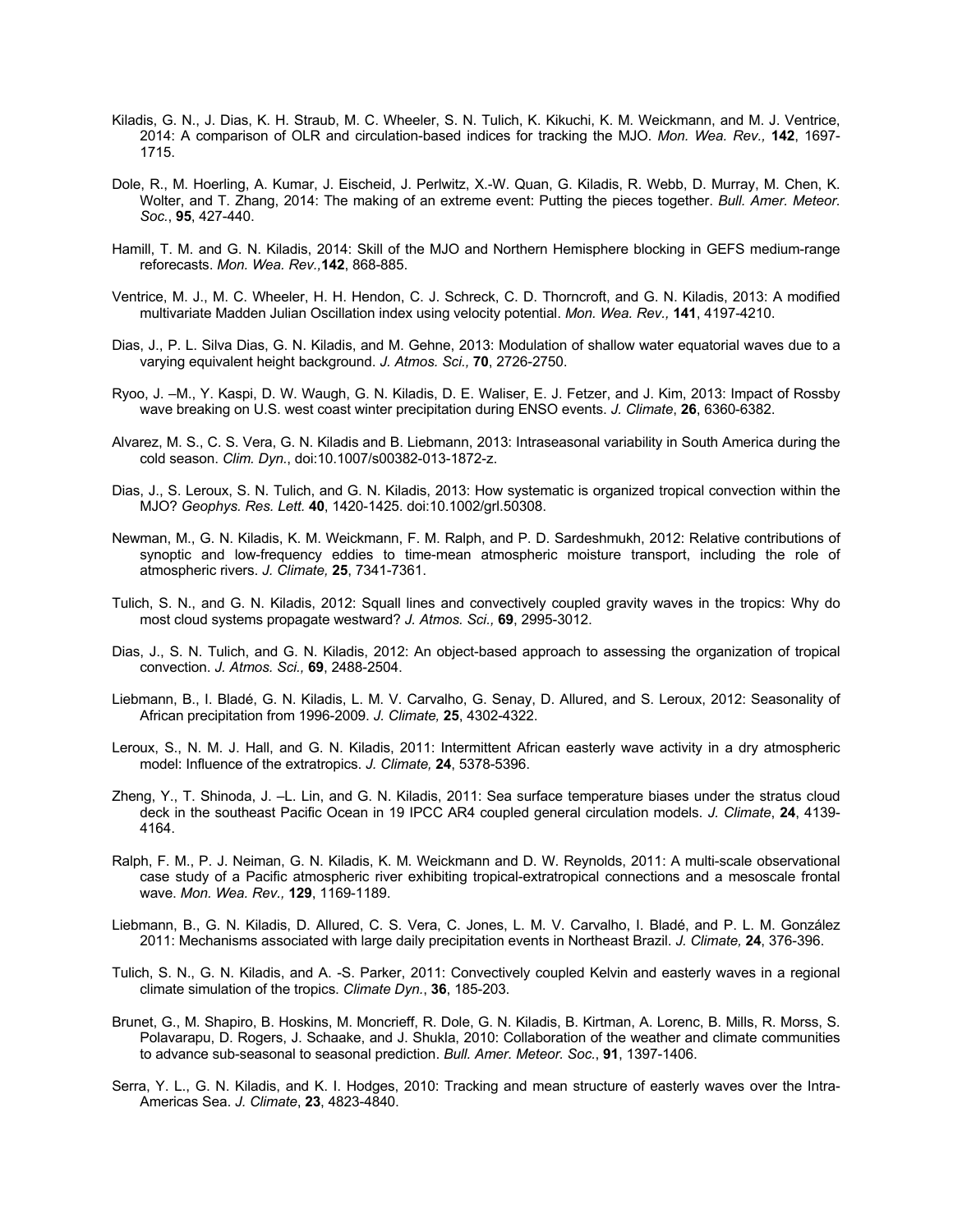- Janicot, S., G. Caniaux, F. Chauvin, G. de Coëtlogon, B. Fontaine, N. Hall, G. Kiladis, J. –P. Lafore, C. Lavaysse, S. L. Lavender, S. Leroux, R. Marteau, F. Mounier, N. Philippon, R. Roehrig, B. Sultan, and C. M. Taylor, 2010: Intraseasonal variability of the West African monsoon. *Atm. Sci. Letters,* doi:10.1002/asl.280.
- Janicot, S., F. Mounier, F., S. Gervois, B. Sultan, and G. N. Kiladis, 2010: The dynamics of the West African monsoon. Part V: The detection and role of the dominant modes of convectively coupled equatorial Rossby waves. *J. Climate*, **23**, 4005-4024.
- Straub, K. H., P. T. Haertel, and G. N. Kiladis, 2010: An analysis of convectively coupled Kelvin waves in 20 WCRP CMIP3 global coupled climate models. *J. Climate,* **23**, 3031-3056.
- Leroux, S., N. M. J. Hall, and G. N. Kiladis, 2010: A climatological study of transient-mean flow interactions over Africa. *Quart. J. Roy. Meteor. Soc.*, **136(s1)**, 397-410.
- Zheng, Y., T. Shinoda, G. N. Kiladis, J. –L. Lin, E. J. Metzger, H. E. Hurlburt, and B. S. Giese, 2010: Upper ocean processes under the stratus cloud deck in the southeast Pacific Ocean. *J. Phys. Oceanogr.*, **40**, 103-120.
- Shinoda, T., G. N. Kiladis, and P. E. Roundy, 2009: Statistical representation of equatorial waves and tropical instability waves in the Pacific Ocean. *Atmos. Res.,* **94**, 37-44.
- Kiladis, G. N., M. C. Wheeler, P. T. Haertel, K. H. Straub, and P. E. Roundy, 2009: Convectively coupled equatorial waves. *Rev. Geophys.*, **47**, RG2003, doi:10.1029/2008RG000266.
- Janicot, S., F. Mounier, F., N. M. J. Hall, S. Leroux, B. Sultan, and G. N. Kiladis, 2009: Dynamics of the West African monsoon. Part IV: Analysis of 25-90 day variability of convection and the role of the Indian monsoon. *J. Climate,* **22**, 1541-1565.
- Liebmann, B., G. N. Kiladis, L. M. V. Carvalho, C. Jones, C. S. Vera, I. Bladé, and D. Allured, 2009: Origin of convectively coupled Kelvin waves over South America. *J. Climate,* **22**, 300-315.
- Mekonnen, A., C. D. Thorncroft, A. R. Aiyyer, and G. N. Kiladis, 2008: Convectively-coupled Kelvin waves over tropical Africa during boreal summer: Structure and variability. *J. Climate,* **21**, 6649-6667.
- Shinoda, T., P. E. Roundy, and G. N. Kiladis, 2008: Variability of intraseasonal Kelvin waves in the equatorial Pacific Ocean. *J. Phys. Oceanogr.*, **38**, 921-944.
- Thorncroft, C. D., N. M. J. Hall, and G. N. Kiladis, 2008: Three-dimensional structure and dynamics of African easterly waves. Part III: Genesis *J. Atmos. Sci.,* **65**, 3596-3607.
- Serra, Y. L., G. N. Kiladis, and M. F. Cronin, 2008: Horizontal and vertical structure of easterly waves in the Pacific ITCZ. *J. Atmos. Sci.*, **65**, 1266-1284.
- Haertel, P. T., G. N. Kiladis, A. Denno, and T. Rickenbach, 2008: Vertical mode decompositions of 2-Day waves and the Madden Julian Oscillation. *J. Atmos. Sci.,* **65**, 813-833.
- Lin, J. -L, K. M. Weickmann, G. N. Kiladis, B. E. Mapes, S. D. Schubert, M. J. Suarez, J. T. Bacmeister, and M. -I. Lee, 2008: Subseasonal variability associated with Asian summer monsoon simulated by 14 IPCC AR4 coupled GCMs. *J. Climate,* **21**, 4541-4567.
- Lin, J. -L, B. E. Mapes, K. M. Weickmann, G. N. Kiladis, S. D. Schubert, M. J. Suarez, J. T. Bacmeister, and M. -I. Lee, 2008: North American monsoon and convectively coupled equatorial waves simulated by IPCC AR4 coupled GCMs. *J. Climate,* **21**, 2919-2937.
- Mounier, F., S. Janicot, and G. N. Kiladis, 2008: The West African monsoon dynamics. Part III: The Quasi-Biweekly zonal dipole. *J. Climate* **21**, 1911-1924.
- Mounier, F., G. N. Kiladis, and S. Janicot, 2007: Analysis of the dominant mode of convectively coupled Kelvin waves in the West African monsoon. *J. Climate,* **20**, 1487-1503.
- González, P. L. M., C. S. Vera, B. Liebmann, and G. N. Kiladis, 2007: Intraseasonal variability in subtropical South America as depicted by precipitation data. *Climate Dynamics.* **34**, L12708, doi:10.1007/s00382-007-0319-9.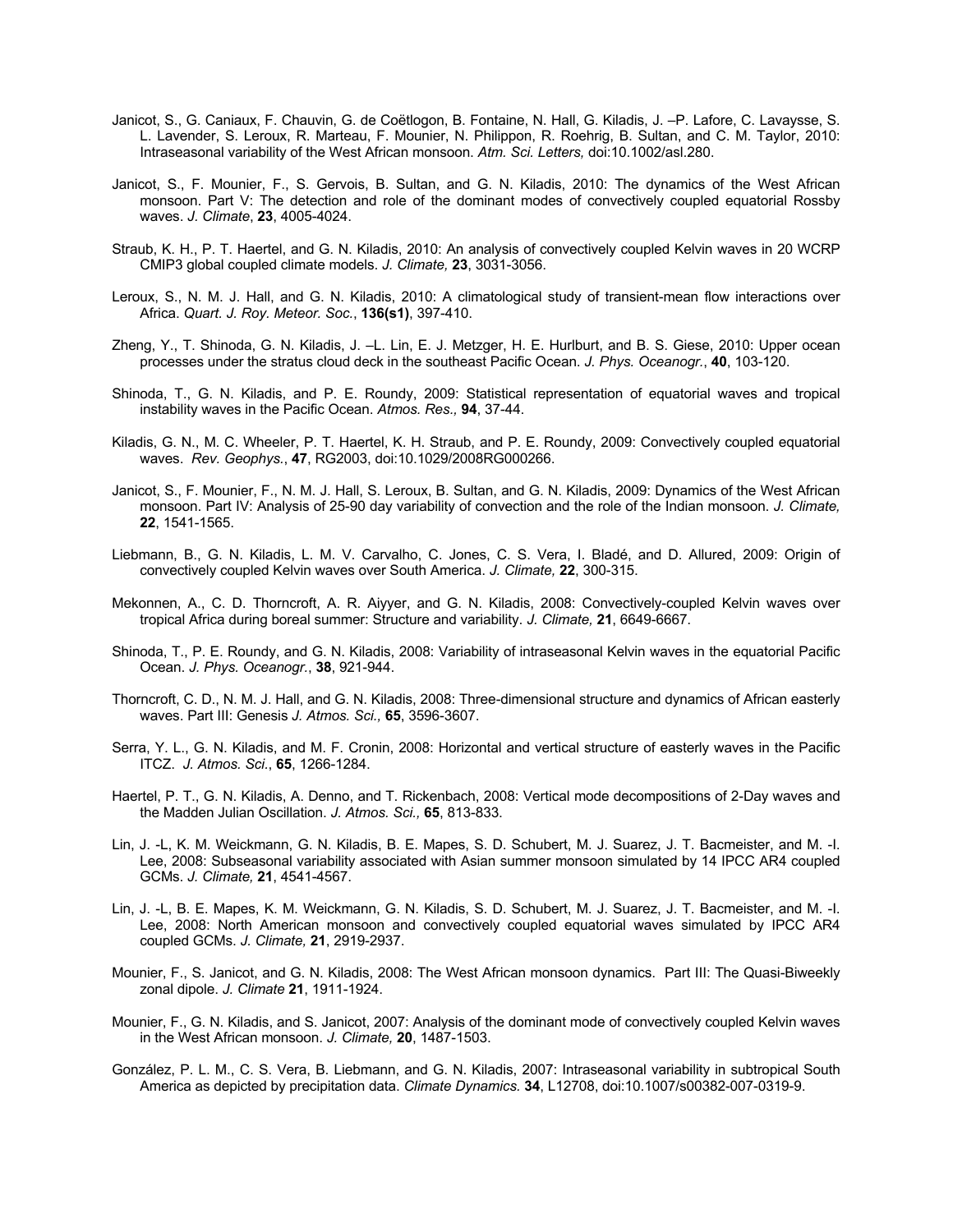- Roundy, P. E., and G. N. Kiladis, 2007: Analysis of a reconstructed oceanic Kelvin wave dynamic height dataset for the period 1974-2005. *J. Climate,* **20**, 4341-4355.
- Schafer, R., S. K. Avery, K. S. Gage, and G. N. Kiladis, 2007: Wind profiler observations over the central equatorial Pacific: Optimizing processing to improve quality and height coverage. *J. Atmos. Oceanic Technol.* **24**, 1710– 1725.
- Serra, Y. L., M. F. Cronin, and G. N. Kiladis, 2007: Subseasonal variance of surface meteorological parameters in buoy observations and reanalyses. *Geophys. Res. Lett.* **34**, L12708, doi:10.1029/2007GL029506.
- Kiladis, G. N, and M. J. Revell, 2006: The rains of February 2004: Forcing from the tropics? *Weather and Climate*, **26**, 21-34.
- Kiladis, G. N., C. D. Thorncroft, and N. M. J. Hall, 2006: Three-dimensional structure and dynamics of African easterly waves. Part I: Observations. *J. Atmos. Sci.* **63**, 2212-2230.
- Hall, N. M. J., G. N. Kiladis, and C. D. Thorncroft, 2006: Three-dimensional structure and dynamics of African easterly waves. Part II: Dynamical modes. *J. Atmos. Sci.* **63**, 2231-2245.
- Roundy, P. E., and G. N. Kiladis, 2006: Observed relationships between oceanic Kelvin waves and atmospheric forcing. *J. Climate,* **19**, 5253-5272.
- Straub, K. H., G. N. Kiladis, and P. E. Ciesielski, 2006: The role of equatorial waves in the onset of the South China Sea summer monsoon and the demise of El Niño during 1998. *Dyn. Atmos. Oceans*, **42**, 216-238.
- Swann, A, A. H. Sobel, S. E. Yuter, and G. N. Kiladis, 2006: Observed radar reflectivity in convectively coupled Kelvin and mixed Rossby-gravity waves. *Geophys. Res. Lett.* **33**, L10804, doi:10.1029/2006GL025979.
- Lin, J. -L, G. N. Kiladis, B. E. Mapes, K. M. Weickmann, K. R. Sperber, W. Lin, M. C. Wheeler, S. D. Schubert, A. Del Genio, L. Donner, S. Emori, J.–F. Gueremy, F. Hourdin, P. J. Rasch, E. Roeckner, and J. Scinocca, 2006: Tropical intraseasonal variability in 14 IPCC AR4 climate models: Part I: Convective signals. *J. Climate,* **19**, 2665-2690.
- Cooper, O. R., A. Stohl, G. Hübler, E. -Y. Hsie, D. D. Parrish, A. Tuck, G. N. Kiladis, S. J. Oltmans, B. J. Johnson, M. Shapiro. J. L. Moody, and A. S. Lefohn, 2005: Direct transport of midlatitude stratospheric ozone into the lower troposphere and marine boundary layer of the tropical Pacific Ocean. *J. Geophys. Res.*, **110**, D23310.
- Kiladis, G. N., K. H. Straub, and P. T. Haertel, 2005: Zonal and vertical structure of the Madden-Julian Oscillation. *J. Atmos. Sci.,* **62**, 2790-2809.
- Haertel, P. T., and G. N. Kiladis, 2004: Dynamics of 2-day equatorial disturbances. *J. Atmos. Sci.,* **61**, 2707-2721.
- Sobel, A. H., S. E. Yuter, C. S. Bretherton, and G. N. Kiladis, 2004: Large-scale meteorology and deep convection during TRMM KWAJEX. *Mon. Wea. Rev*., **132**, 422-444.
- Majda, A. J., B. Khouider, G. N. Kiladis, K. H. Straub, and M. G. Shefter, 2004: A model for convectively coupled tropical waves: Nonlinearity, rotation, and comparison with observations. *J. Atmos. Sci.*, **61**, 2188-2205.
- Liebmann, B., G. N. Kiladis, C. S. Vera, A. C. Saulo, and L. M. V. Carvalho, 2004: Subseasonal variations of rainfall in South America in the vicinity of the low-level jet east of the Andes and comparison to those in the South Atlantic convergence zone. *J. Climate,* **17**, 3827-3842.
- Straub, K. H., and G. N. Kiladis, 2003: The observed structure of convectively coupled Kelvin waves: Comparison with simple models of coupled wave instability. *J. Atmos. Sci.* **60**, 1655-1668.
- Straub, K. H., and G. N. Kiladis, 2003: Extratropical forcing of convectively coupled Kelvin waves during austral winter. *J. Atmos. Sci.* **60**, 526-543.
- Straub, K. H., and G. N. Kiladis, 2003: Interactions between the boreal summer intraseasonal oscillation and higher frequency tropical wave activity. *Mon. Wea. Rev.* **131**, 945-960.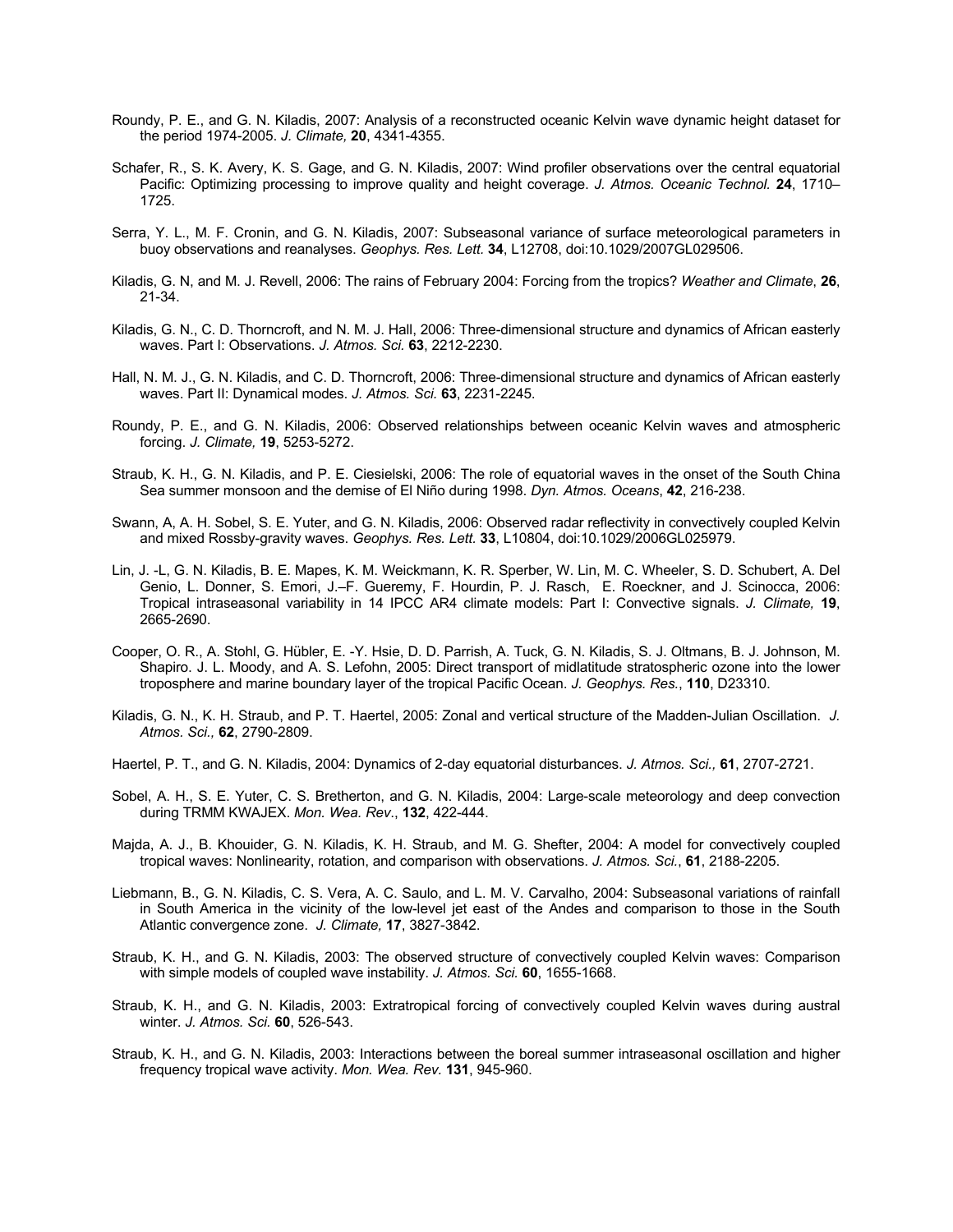- Flatau, M. K., P. J. Flatau, J. Schmidt, and G. N. Kiladis, 2003: Delayed onset of the 2002 Indian monsoon. *Geophys. Res. Lett*., **30**, 1768, doi:10.1029/2003GL017434.
- Kiladis, G. N., 2002: La Niña teleconnections. In: *La Niña and its Impacts, Facts and Speculation*, edited by Michael H. Glantz, United Nations University Press, Tokyo, 271 pp.
- Kiladis, G. N., D. J. Seidel, K. H. Straub, 2002: Variability of the tropical tropopause. SPARC Newsletter, **18**, 18-22.
- Straub, K. H., and G. N. Kiladis, 2002: Observations of a convectively-coupled Kelvin wave in the eastern Pacific ITCZ. *J. Atmos. Sci.* **59**, 30-53.
- Marengo, J. A., T. Ambrizzi, G. N. Kiladis, and B. Liebmann, 2002: Upper-air wave trains over the Pacific Ocean and wintertime cold surges in tropical-subtropical South America leading to freezes in southern and southeastern Brazil. *Theor. Appl. Climatol.*, **73**, 223-242.
- Kiladis, G. N., K. H. Straub, G. C. Reid, and K. S. Gage, 2001: Aspects of interannual and intraseasonal variability of the tropopause and lower stratosphere. *Quart. J. Roy. Meteor. Soc.*, **127**, 1961-1984.
- Meehl, G. A., R. Lukas, G. N. Kiladis, K. M. Weickmann, A. J. Matthews, and M. Wheeler, 2001: Time and space scale interactions in the climate system: Implications for climate variability and predictability, *Climate Dyn.* **17**, 753-775.
- Revell, M. J., J. W. Kidson, and G. N. Kiladis, 2001: Interpreting low-frequency modes of Southern Hemisphere atmospheric variability as the rotational response to divergent forcing. *Mon. Wea. Rev.*, **129**, 2416-2425.
- Wheeler, M., G. N. Kiladis, and P. J. Webster, 2000: Large-scale dynamical fields associated with convectivelycoupled equatorial waves. *J. Atmos. Sci.*, **57**, 613-640.
- Matthews, A. J., and G. N. Kiladis, 2000: A model of Rossby waves linked to convection over the eastern tropical Pacific. *J. Atmos. Sci.*, **57**, 3785-3798.
- Reid, S. J., A. F. Tuck, and G. N. Kiladis, 2000: On the changing abundance of ozone minima at northern midlatitudes. *J. Geophys. Res.*, **105**, 12,169-12,180.
- Wheeler, M., and G. N. Kiladis, 1999: Convectively-coupled equatorial waves: Analysis of clouds and temperature in the wavenumber-frequency domain. *J. Atmos. Sci.*, **56**, 374-399.
- Matthews, A. J., and G. N. Kiladis, 1999: The tropical-extratropical interaction between high-frequency transients and the Madden-Julian Oscillation. *Mon. Wea. Rev.*, **127**, 661-677.
- Matthews, A. J., and G. N. Kiladis, 1999: Interactions between ENSO, transient circulation, and tropical convection over the Pacific. *J. Climate*, **12**, 3062-3086.
- Compo, G. P., G. N. Kiladis, and P. J. Webster, 1999: The horizontal and vertical structure of east Asian winter monsoon pressure surges. *Quart. J. Royal Meteor. Soc.*, **125**, 29-54.
- Liebmann, B., G. N. Kiladis, J. A. Marengo, T. Ambrizzi, and J. D. Glick, 1999: Submonthly convective variability over South America and the South Atlantic Convergence Zone. *J. Climate*, **12**, 1877-1891.
- Kiladis, G. N., 1998: Observations of Rossby waves linked to convection over the eastern tropical Pacific. *J. Atmos. Sci.*, **55**, 321-339.
- Kiladis, G. N., and K. C. Mo, 1998: Interannual and intraseasonal variability in the Southern Hemisphere. In: *Meteorology of the Southern Hemisphere*, edited by D. J. Karoly and D. G. Vincent, American Meteorological Society, 410 pp.
- Kiladis, G. N., and K. M. Weickmann, 1997: Horizontal structure and seasonality of large-scale circulations associated with submonthly tropical convection. *Mon. Wea. Rev.*, **125**, 1997-2013.
- Weickmann, K. M., G. N. Kiladis, and P. D. Sardeshmukh, 1997: The dynamics of intraseasonal atmospheric angular momentum oscillations. *J. Atmos. Sci.*, **54**, 1445-1461.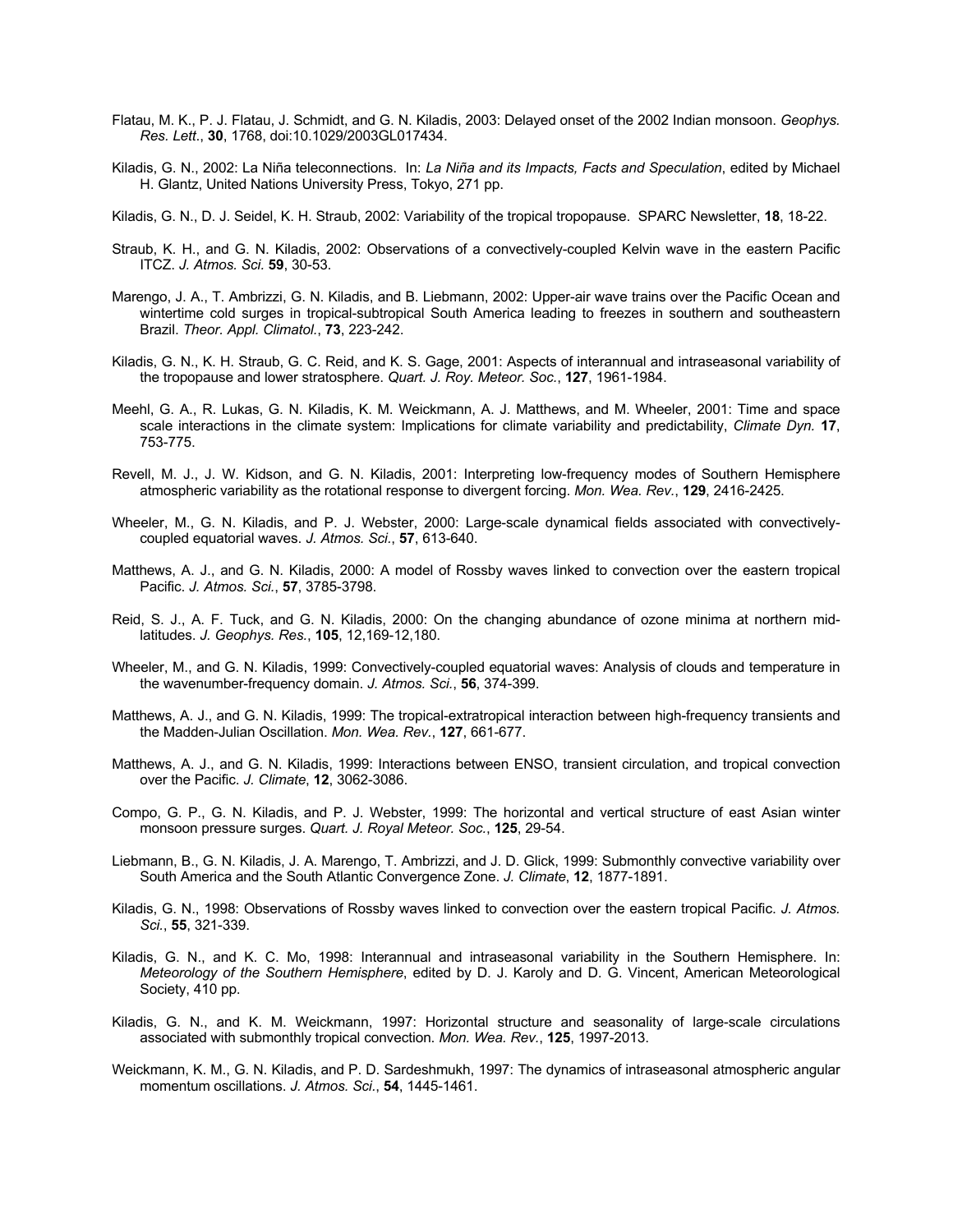- Meehl, G. A., G. N. Kiladis, K. M. Weickmann, M. Wheeler, D. S. Gutzler, and G. P. Compo, 1996: Modulation of equatorial subseasonal convective episodes by tropical-extratropical interaction in the Indian and Pacific Ocean regions. *J. Geophys. Res.*, **101**, 15,033-15,049.
- Kiladis, G. N., and M. Wheeler, 1995: Horizontal and vertical structure of observed tropospheric equatorial Rossby waves. *J. Geophys. Res.*, **100**, 22,981-22,997.
- Diaz, H. F., and G. N. Kiladis, 1995: Climatic variability on decadal to century time scales. In: *World Survey of Climatology*, vol. 16, edited by A. Henderson-Sellers, 608 pp.
- Kiladis, G. N., and S. B. Feldstein, 1994: Rossby wave propagation into the tropics in two GFDL general circulation models. *Climate Dynamics*, **9**, 245-252.
- Gutzler, D. S., G. N. Kiladis, G. A. Meehl, K. M. Weickmann, and M. Wheeler, 1994: The global climate of December 1992-February 1993. Part II: Large-scale variability across the tropical western Pacific during TOGA COARE. *J. Climate*, **7**, 1606-1622.
- Kiladis, G. N., G. A. Meehl, and K. M. Weickmann, 1994: Large-scale circulation associated with westerly wind bursts and deep convection over the western equatorial Pacific. *J. Geophys. Res.*, **99**, 18,527-18,544.
- Kiladis, G. N., and K. M. Weickmann, 1992: Circulation anomalies associated with tropical convection during northern winter. *Mon. Wea. Rev.*, **120**, 1900-1923.
- Kiladis, G. N., and K. M. Weickmann, 1992: Extratropical forcing of tropical Pacific convection during northern winter. *Mon. Wea. Rev.*, **120**, 1924-1938.
- Diaz, H. F., and G. N. Kiladis, 1992: Atmospheric teleconnections associated with the extreme phases of the Southern Oscillation. In: *Paleoclimatic Aspects of El Niño/Southern Oscillation*, edited by H.F. Diaz and V. Markgraf. Cambridge University Press, 476 pp.
- Kiladis, G. N., and S. K. Sinha, 1991: ENSO, monsoon, and drought in India. In: *ENSO Teleconnections Linking Worldwide Climatic Anomalies: Scientific Basis and Societal Impact***,** edited by M.H. Glantz, R.W. Katz, and N. Nicholls. Cambridge University Press.
- Kiladis, G. N., and H. F. Diaz, 1989: Global climatic anomalies associated with extremes in the Southern Oscillation. *J. Climate*, **2**, 1069-1090.
- Kiladis, G. N., H. von Storch, and H. van Loon, 1989: Origin of the South Pacific Convergence Zone. *J. Climate*, **2**, 1161-1171.
- Kiladis, G. N., and H. van Loon, 1988: The Southern Oscillation. Part VII: Meteorological anomalies over the Indian and Pacific sectors associated with the extremes of the oscillation. *Mon. Wea. Rev.*, **116**, 120-136.
- von Storch, H., H. van Loon, and G. N. Kiladis, 1988: The Southern Oscillation. Part VIII: Model sensitivity to SST anomalies in the tropical and subtropical regions of the South Pacific Convergence Zone. *J. Climate*, **1**, 325-331.
- Moses, T., G. N. Kiladis, H. F. Diaz, and R. G. Barry, 1987: Climatic effects of reversals in the mean sea level pressure gradient over the North Atlantic Ocean. *Int. J. Climatol.*, **7**, 13-30.
- Bradley, R. S., H. F. Diaz, G. N. Kiladis, and J. K. Eischeid, 1987: ENSO signal in continental temperature and precipitation records. *Nature*, **327**, 497-501.
- Kiladis, G. N., and H. F. Diaz, 1986: A documentation of the ENSO event of 1877-78 and a comparison with 1982-83. *Mon. Wea. Rev.*, **144**, 1035-1047.
- Yarnal, B., and G. N. Kiladis, 1986: Tropical teleconnections associated with El Niño/Southern Oscillation (ENSO) events. *Prog. Phys. Geogr.*, **9**, 524-558.
- Diaz, H. F., R. G. Barry, and G. N. Kiladis, 1982: Climatic characteristics of Pike's Peak, Colorado (1874-1888) and comparisons with other Colorado stations. *Mount. Res. Dev.*, **2**, 359-371.